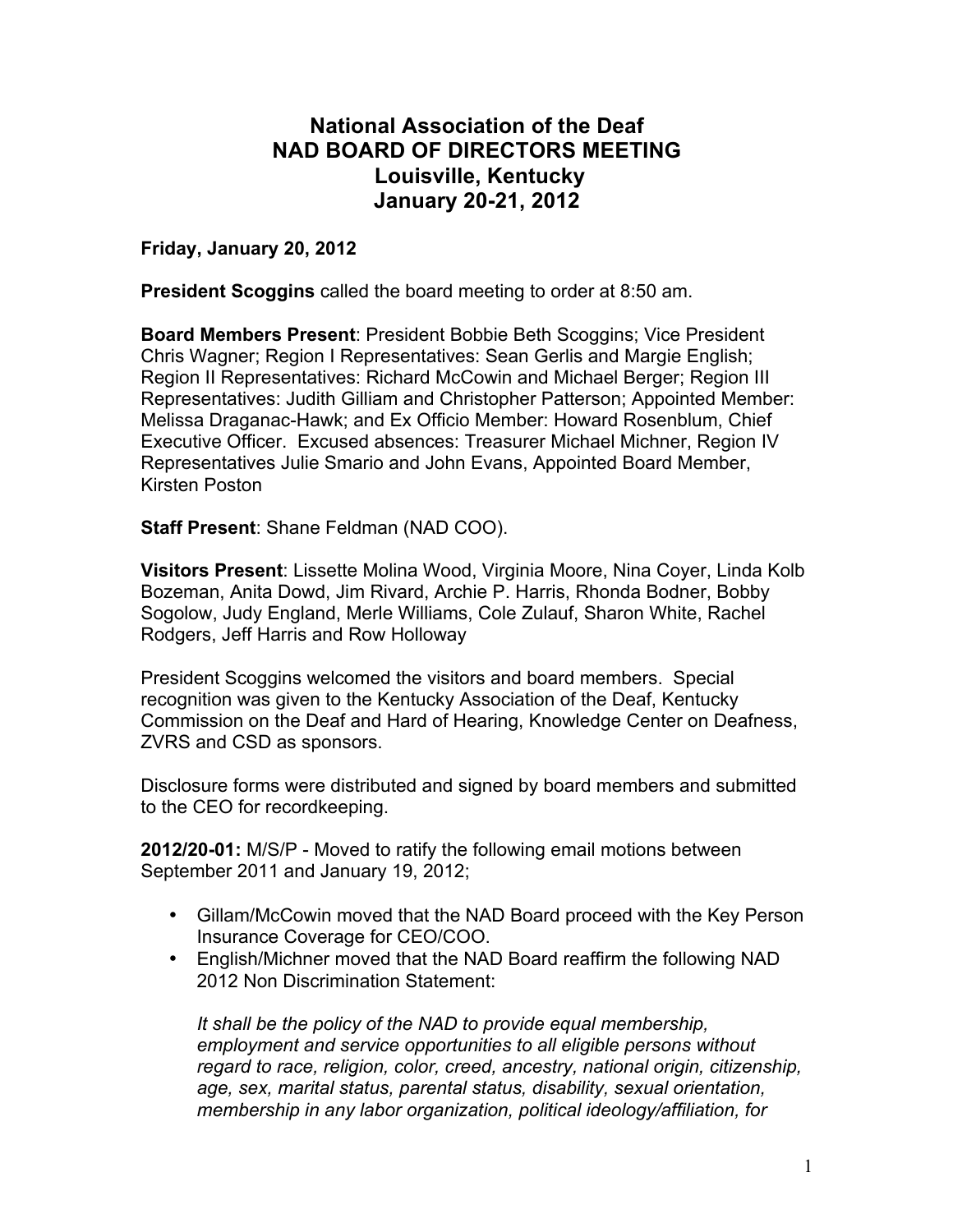*employment only, height, weight, and record of arrest without conviction, disability of an otherwise qualified individual, or any other legally protected basis, to the fullest extent provided by applicable federal, state and local law.*

Secretary Farniha requested that the September Board meetings reflect the details of the executive session. Discussion followed.

**2012/20-02:** M/S/P - Wagner/Hawk moved that the September Board meeting minutes without the executive session details be accepted as read.

**2012/20-03:** M/S/P - English/Hawk move to strike out the dollar amount and revise the May 2011 board meeting minutes; Kathleen Anderson provided NAD with a large donation on behalf of her family foundation.

Board discussion took place regarding communication challenges, collecting information from different regions, sharing information and dealing with national crises with board members. Further dialogue on the need for clearinghouse center regarding specific tasks with accurate information is needed to take board action on a crisis. Additionally, refer to NAD web site for position statements on an advocacy issue. It was suggested that monthly online chats be the norm In order to have effective communication, trust is an element for board members. Internalize NAD's mission, vision, values and diversity statements.

CEO Rosenblum shared his report with board members on the following selected highlights;

- Advocacy Efforts:
	- Federal Communication Commission: Numerous NPRMs (i.e. IP captioning and Angler's Order); NG911 and CVAA rulemaking.
	- Department of Transportation: Push for CDL waivers Push for in-flight entertainments
	- Education: Meetings with US Department of Education, Child First preparations, partnership with CEASD.
	- Capitol Hill Efforts: Keith Nolan's admission to the Army, Senate HELP Committee on employment, SOPA issue and Wireless Tax Fairness Act
- Litigation Efforts:
	- Several cases pending such as Netflix, Humana, Boy Scouts, University of Kentucky, Illinois Prison and Daytona State College.
- Membership Recruitment Efforts were discussed.
- Youth Program Efforts: The Jr.NAD Conference was held at the California School for the Deaf, Riverside. 150 attendees from 26 schools participated in a very successful and student-run event.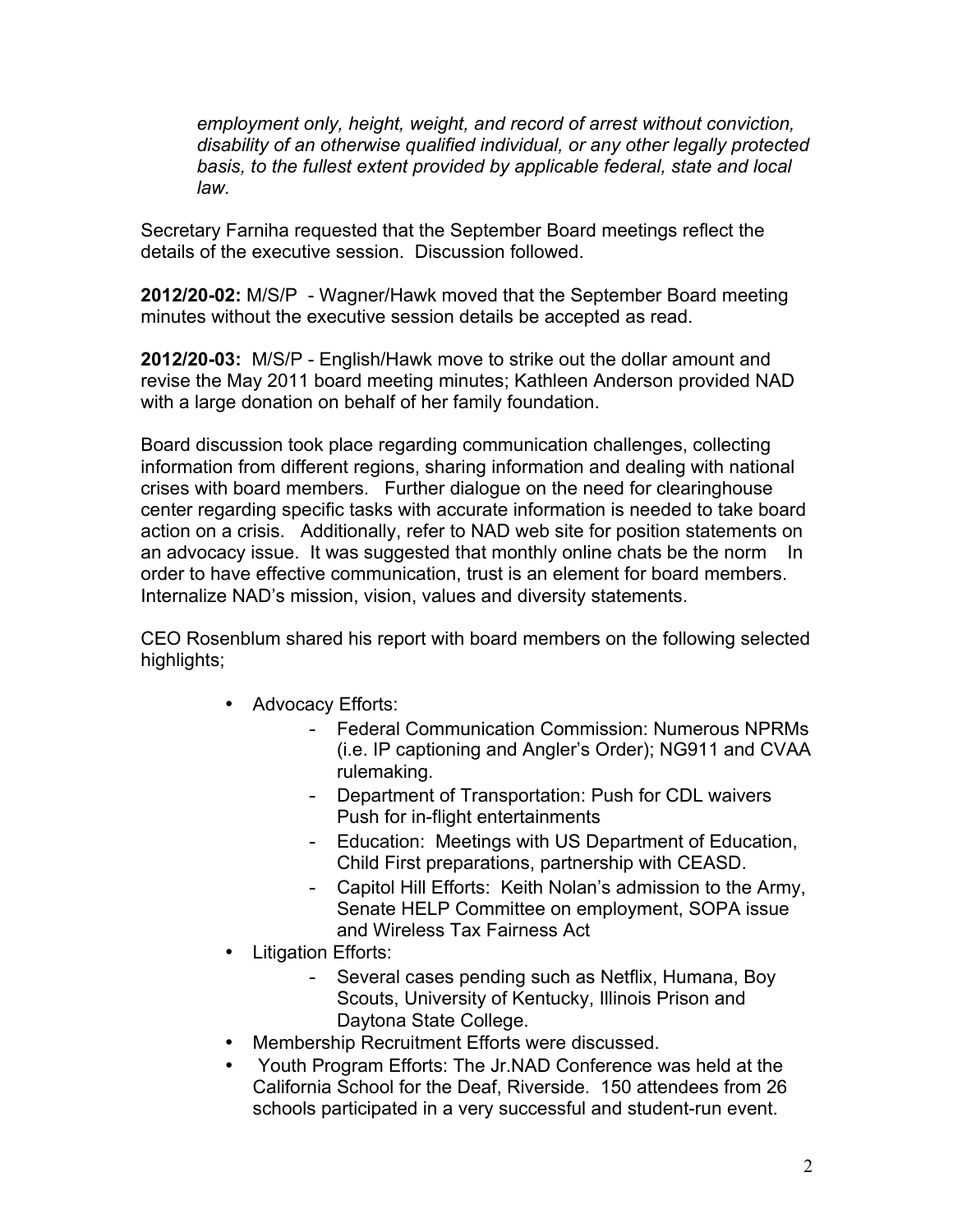Jr.NAD representatives selected for the 2012 NAD conference are Nathan Amann from Arizona School for the Deaf and the Blind (ASDB) and Amberlin Hines from Model Secondary School for the Deaf (MSSD). Future 2013 and 2015 Jr.NAD conference sites will be at MSSD and Florida School for the Deaf and the Blind (FSDB).

- Miss Deaf America Pageant (MDAP): Eighteen state MDAP candidates will participate in the 40<sup>th</sup> anniversary of MDAP. All former MDAs and committee members are invited to Louisville to be part of the celebration. An ad hoc committee has been formed to develop a new program replacing the MDAP.
- College Bowl 2012: CSUN, Gallaudet University, NTID, University of Minnesota, University of Texas and Austin Community College have declared their intent to participate. The CoBo committee is now gearing up to prepare for another College Bowl competition at the 2012 NAD conference.
- Development Efforts: A grant writer was hired on a contract basis to focus on several opportunities. Currently working on obtaining contractual personnel to support media projects. Following fund raising events are being planned:
	- Bernard Bragg Performance on February 25<sup>th</sup>
	- Gallaudet 5K Run on April  $7<sup>th</sup>$ , sponsored by Kappa Gamma Fraternity.
	- ADAPT FunRun on April 22<sup>nd</sup>
	- Ongoing honorariums and board giving efforts

Discussion followed in regards to grants for the Youth Leadership Camp. Regional board members are strongly encouraged to work with state associations to identify camper scholarships for those who may need funds to attend the 2012 YLC this summer. Camp applications will be provided to board members to distribute to potential candidates.

When one of NAD Board or NAD staff members is asked to be keynote speakers or workshop presenters on behalf of the organization. The NAD Board agreed on standard fees for speaking engagements. Airfare and lodgings are to be covered by the sponsoring organization.

President Scoggins and KCDHH Executive Director Virginia Moore introduced Cinnamon Jawor, Director of Convention Services with Louisville Convention and Visitors Bureau to the Board. Ms. Jawor, on behalf of the City of Louisville, extended her welcome to the Board and is looking forward to working with the NAD this summer.

Vice President and Governance Chair Wagner reviewed the Communication Policy from the Board Policy Manual with board members. A proposed policy draft was also discussed regarding the harassment and oppression of board members.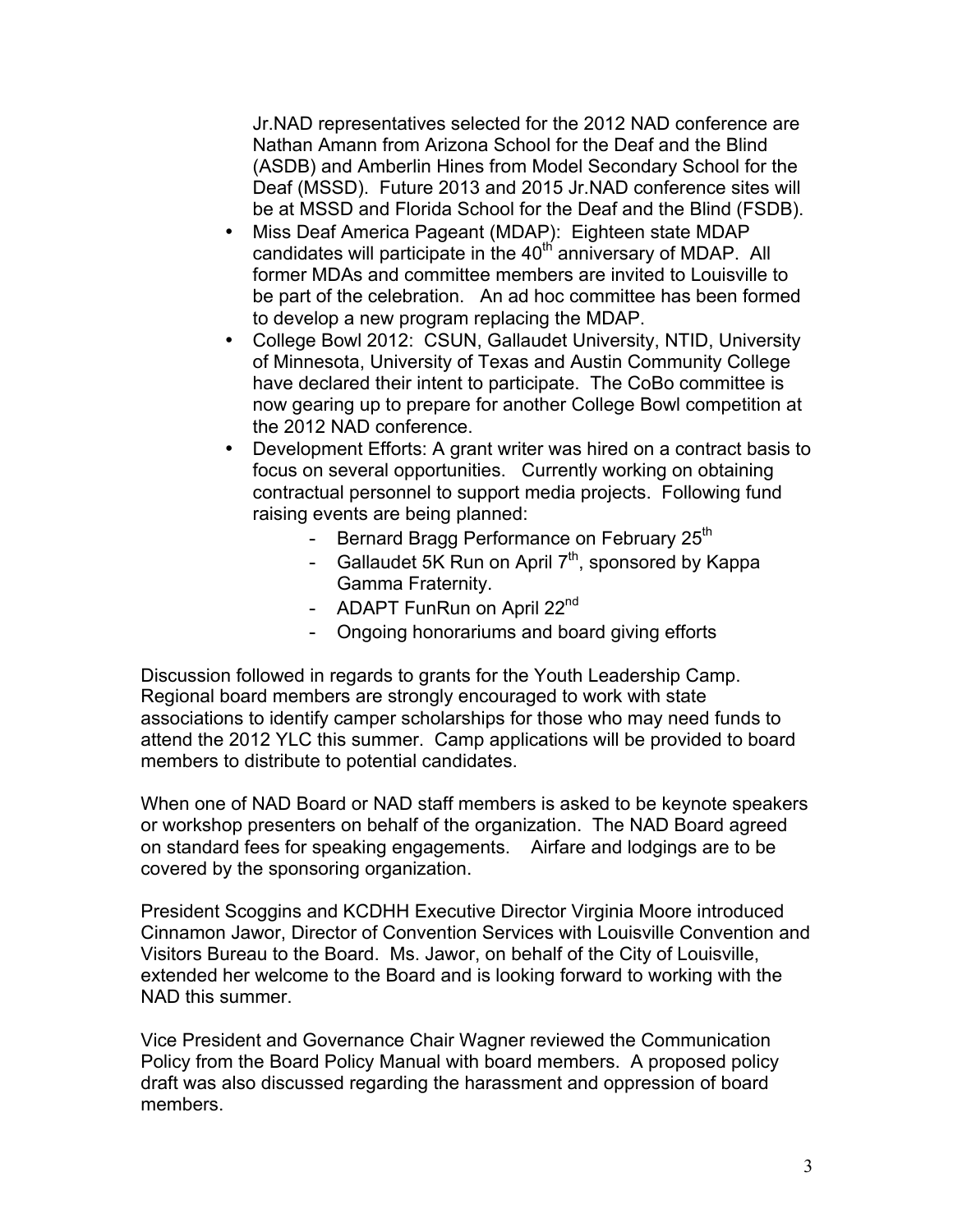**2012/20-04:** M/S/P - English/Hawk: Establish a 3 person ad hoc committee to review Grievance Police to develop a draft policy on harassment and oppression of Board members. Chris Patterson, Chris Wagner and Margie English were appointed to develop a policy to be recommended at the next board meeting.

Board members discussed different strategies to address communication expectations. The Headquarters will draft a communication plan and develop an emergency contact list, as well as a crisis preparation checklist for the Board. Appointed Board Member Melissa Draganac-Hawk will implement the Board Self- Evaluation format prior to the next board meeting. It was suggested that she contact former Board Member Julie Bourne for assistance.

Board meeting went in recess at 12:15 pm for lunch. Kentucky Association of the Deaf (KAD) sponsored the lunch.

Board meeting resumed at 1:45 pm.

Regional Representative and 2012 Conference Chair Judith Gilliam presented the conference report. She introduced KCDHH Executive Director Virginia Moore, who welcomed the NAD Board to Louisville with coffee cups filled with chocolate candies.

The Board provided its input in regards to the conference schedule. Duties and responsibilities by each board member were also discussed and clarified. Another discussion item was certain conference expenses for room/board.

**2012/20-05:** M/S/P - Wagner/Berger: Move that the NAD cover the costs of Board expenses for seven conference meal functions on top of the combo ticket and lodging for the 2012 NAD Conference week. The KAD fundraiser on July 4<sup>th</sup> shall be excluded and be the responsibility of individual Board members

Tickets for the July  $4<sup>th</sup>$  event will be based on first come, and first serve basis, however, tickets will be reserved for Board members unless indicated otherwise.

Following Gilliam's report, a tour of hotel facilities was conducted. Introductions of hotel personnel along with Michael Marx, Sales Manager for the Hyatt, were made.

Regional Representative Sean Gerlis presented the Public Policy Committee (PPC) report on behalf of Alexis Kasher, PPC Chair. Subcommittee members and progress reports were reviewed. Two draft position statements in regards to on the Convention on the Rights of Persons with Disabilities (CRPD) and Foster Care for Deaf Children will be presented in new business.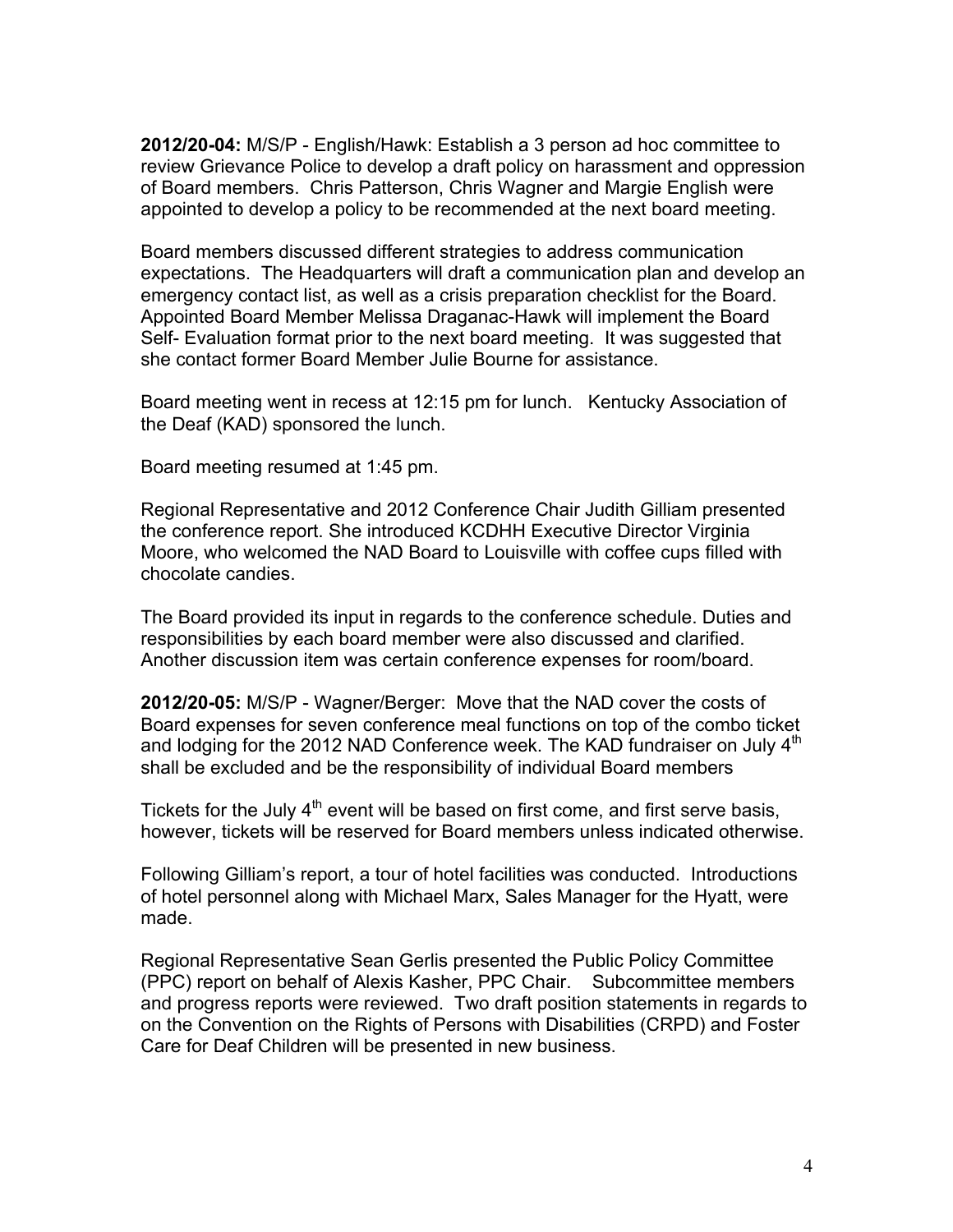Further discussion followed in regards to the current position statement on Cochlear Implants (CI). The Board agreed to remove the position statement from the NAD Website and requested for a committee to review and develop a revised position statement.

An Open Letter to Parents in regards to the importance of ASL will be prepared by NAD staffers as well as coordination and efforts on Saving Deaf Schools through various efforts leading to national strategies in addressing this crisis.

Regional Representative Christopher Patterson presented on behalf of Region III, potential sites for the 2014 NAD Conference, which included Atlanta and Oklahoma City.

Sheri Farinha reported on HB1367's status through Team Indiana consisting of experts, Regional Board members from Region II, the NAD President and Secretary across the country. Mike Berger and Richard McCowin would continue to share with rest of the board summarize communications on that LISTSERV (Team Indiana) while Sheri will continue to work directly with local organizers of HB1367 to the end. It was encouraged that whoever can participate in this process on site to please go. National strategies are needed to prevent this from happening again in another state.

The Moonlite BBQ Restaurant (a potential vendor for the Conference Family BBQ) provided some samples while the Board continued working through dinnertime to finish up some agenda items.

Board meeting went into recess at 7:30 pm.

**Saturday, January 21, 2012**

**President Scoggins** called the board meeting to order at 8:30 am.

**Board Members Present**: President Bobbie Beth Scoggins; Vice President Chris Wagner; Treasurer Michael Michner; Region I Representative: Sean Gerlis; Region II Representatives: Richard McCowin and Michael Berger; Region III Representatives: Judith Gilliam and Christopher Patterson; Appointed Members: Melissa Draganac-Hawk; and Ex Officio Member: Howard Rosenblum, Chief Executive Officer. Excused absences: Region I Representative Margie English, Region IV Representative Julie Smario and John Evans, Appointed Board Member, Kirsten Poston

**Staff Present**: COO, Shane Feldman.

**Visitors Present**: Lissette Molina Wood, Virginia Moore and Row Holloway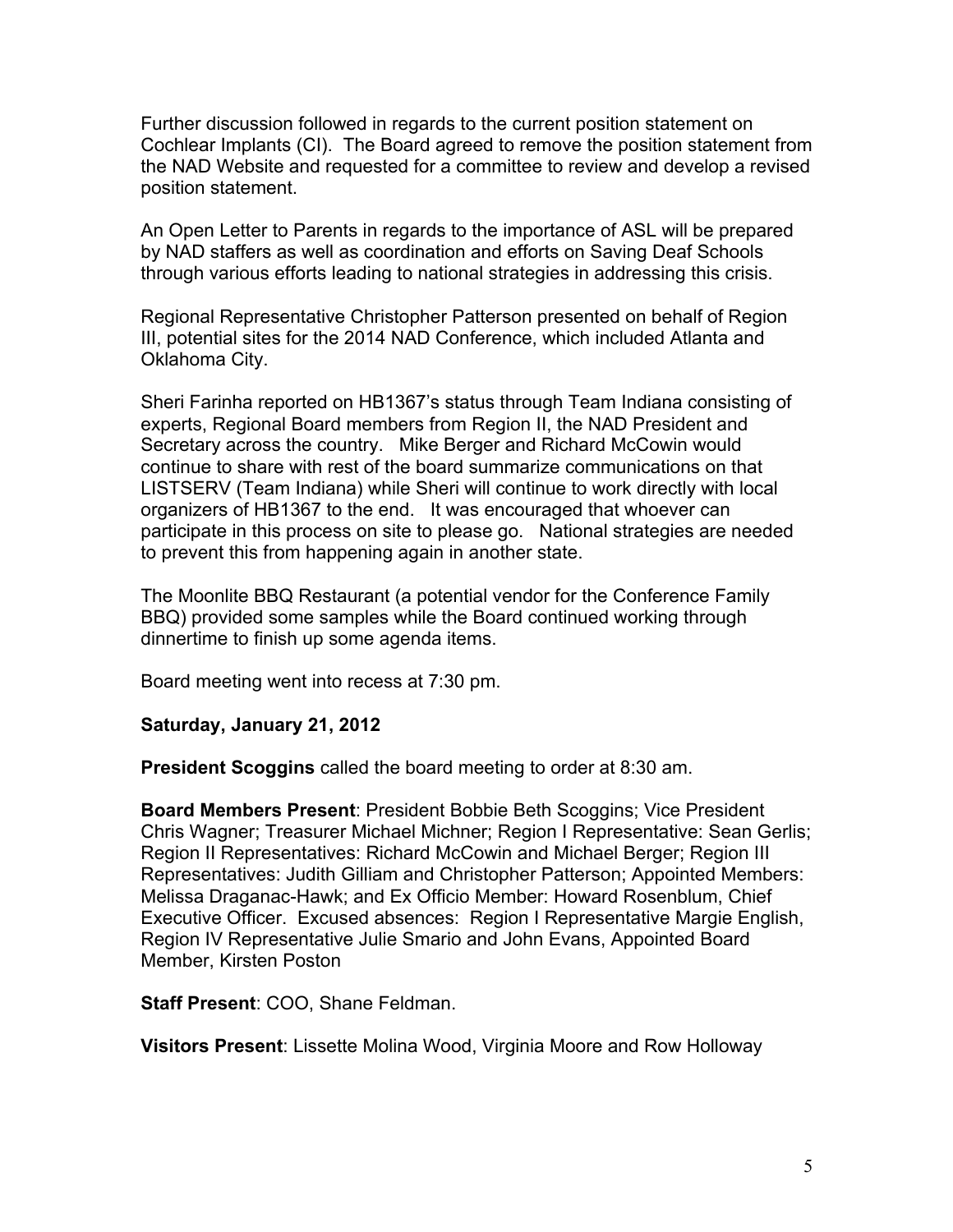Treasurer Michael Michner presented the Board the NAD financial statements and the preliminary FY 13 Budget, which is to begin on April 1, 2012.

**2012/20-06:** M/S/P McCowin/Berger move for the Board to accept the financial report ending December  $31<sup>st</sup>$ , 2011 as submitted.

**2012/20-07:** M/S/P: Gerlis/McCowin move for NAD to freeze all NAD Sections' financial expenses, not related to the 2012 NAD conference, until a policy on sections is developed by April 2012.

**2012/20-08:** M/S/P: Wagner/Gerlis refer Article 5.01 (5) of the NAD Bylaws to the Bylaws Committee to make some revisions in regards to the NAD sections, its financial obligations and operations.

**2012/20-09:** M/S/P Patterson/Berger move for the NAD Board adopt the FY13 Budget as a working budget with corrections.

The final FY13 budget will be approved at the April board meeting.

It is agreed upon the Board for President Scoggins, Treasurer Michner and CEO Rosenblum to develop clear definitions of board giving in each budget category for accurate documentation.

Regional Representative and Conference Credentials Committee Chair Michael Berger provided timelines for certain tasks and follow up actions. Michael will send deadlines via email to board members, as well post them on the NAD website. Each State Association and Affiliates will receive a packet with information and a checklist to follow up on items prior to the 2012 NAD conference.

Regional Representative and Conference Awards Chair Richard McCowin presented to the Board the list of 2012 NAD awards. Further information will be shared with the board and individual NAD members on the NAD web site on how individuals or organizations can be nominated for 2012 awards.

Vice President and Governance Chair Chris Wagner announced the Bylaws Committee for the 2012 NAD Conference. Joseph Riggio will serve as the Chair, along with Christopher Woodfill, John Knetgzer, Kim Bianco Majeri and Shannon Reese as members of the committee. They will begin the work on this following referred bylaw change proposal, one from the 2010 Council of Representatives on staggered terms in a four year cycle for officers and one recent board motion on the need for further clarification on the roles of NAD sections.

Discussion then followed with the following items for the Bylaws committee to review: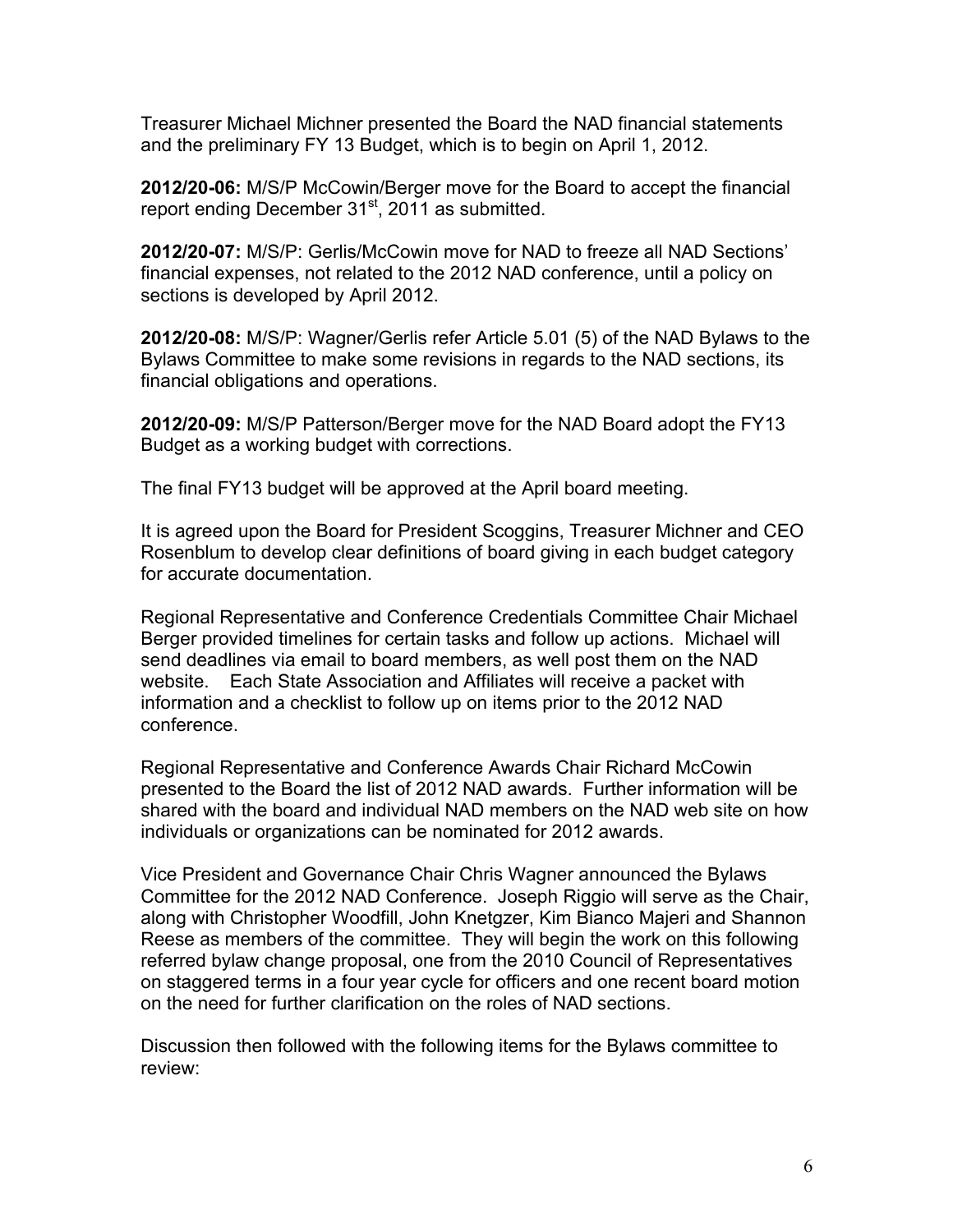- Government affiliate fees the need to recognize them as a separate category
- Jr.NAD membership fees structure them from individual to chapter memberships
- Student membership to Youth membership (18-30)
- Definition of a forum whether or not the vote on 20 priorities is in the bylaws.

Appointed Board Member Melissa Dragnac-Hawk shared information on the 2012 Miss Deaf America Ambassador Program (MDAP) which will be the last pageant in its current format. This year's director is Arlene Gunderson with the same committee members from the 2010 MDAP in Philadelphia; Cindy D'Angelo: Contestant Coordinator, Patty Wolfangle: Chaperone Coordinator, Frank Dattolo: State Coordinator, Katie Murch: Media Coordinator, Christine Multra-Kraft: Judge Coordinator and Retreat Coordinator position is vacant, an individual soon to be confirmed. Marketing efforts will involve creating more video clips, recruiting sponsors and encouraging individuals to attend. Confirmed contestants from 18 states are Alabama, Arizona, Arkansas, California, Idaho, Indiana Kansas, Maryland, Michigan, Minnesota, Missouri, North Carolina, Oklahoma, Tennessee, Texas, Utah and Wisconsin.

On behalf of Youth Strategy Team (YST) Chair Tawny Holmes, Michael Berger provided highlights of the YST, which included recommendations for a separate Jr. NAD website, increased collaboration with State Associations, and marketing plans for the Youth Leadership Camp. Discussion followed in regards to the survey created by the YST and its outcomes.

Melissa Dragnac-Hawk, on behalf of the Diversity Strategic Team, presented its recommended diversity statement as requested by the Board. The revised Diversity Statement reads as:

*The National Association of the Deaf (NAD) embraces diversity and inclusiveness as one of its core values in achieving its mission. We are committed to:*

 *- encompassing a wide range of human abilities and perspectives that includes, but are not limited to language, culture, race, gender, age, sexual orientation, ethnicity, religion, national origin, disability, and socioeconomic status;* 

 *- building and maintaining a totally inclusive environment where differences of opinions, beliefs, and values are sought, listened to, respected, and valued.*

 *- expanding membership, participation, and leadership that reflect the diversity of the American deaf community; and*

 *- enhancing its policies and practices to adhere to the highest standards of diversity and inclusiveness, and to work closely with all affiliates to further this commitment.*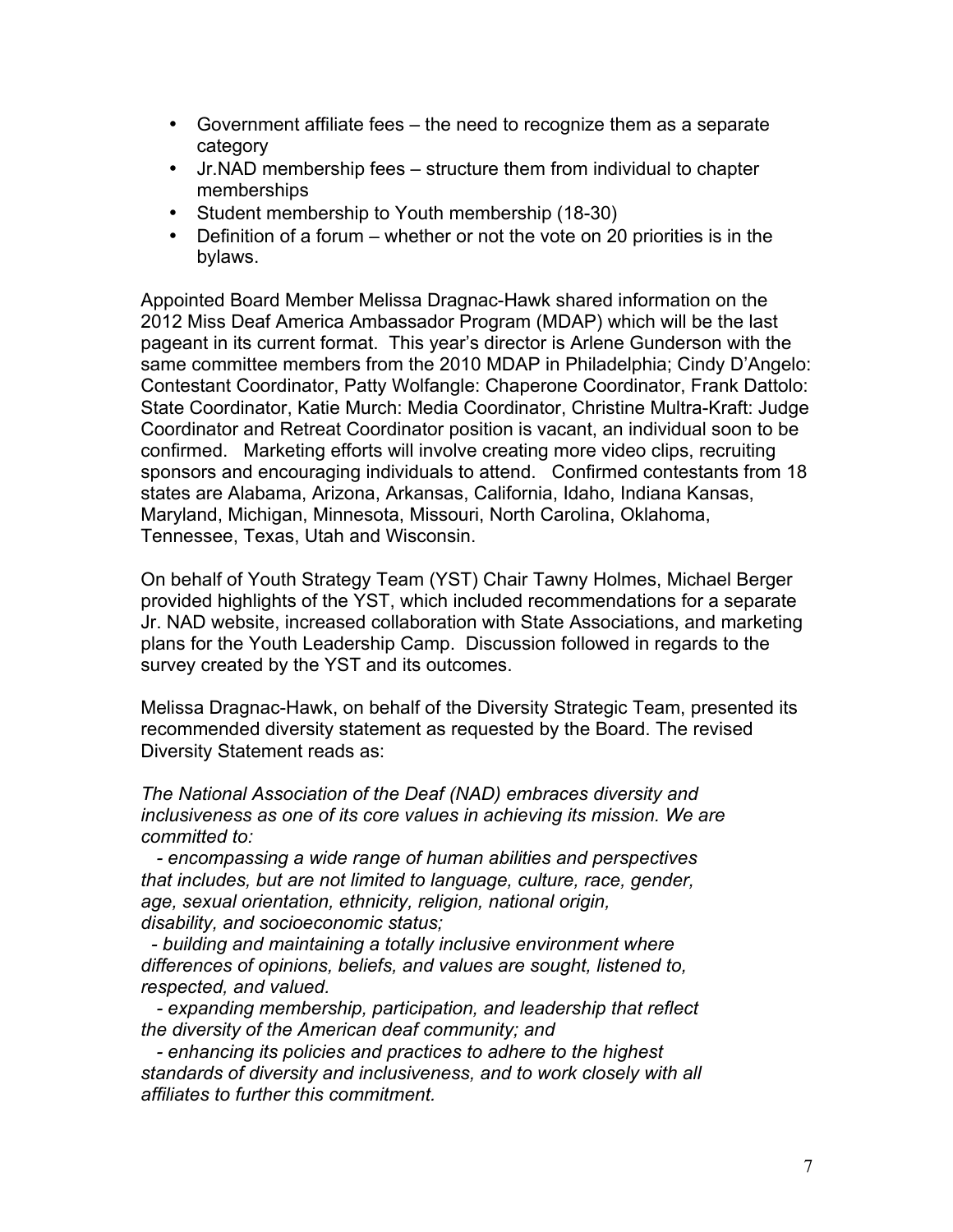**2012/20-10:** M/S/P Farinha/Patterson move that NAD adopt the revised Diversity statement.

Draganac-Hawk shared some statistics in regards to diversity within the Youth Leadership Camp. Suggestions were made in regards to marketing and recruitment of campers and staff. They include developing new standing banners reflecting our NAD Mission, Visions, Values and Diversity Statements in all events, including the 2012 NAD Conference.

McCowin presented the Membership Committee report on behalf of Chair Margie English. The primary long term goal of the committee is to increase its membership to 100,000 members. Strategies were shared with the Board, which included different marketing tactics, recruitment and retainment and utilizing individual board expertise.

The Board reviewed its desired outcomes, which consisted of defined priorities, strengthened communication channels, and a clear understanding of the team's role on policies and strategies.

A SWOT (Strength, Weakness, Opportunities and Threats) analysis on the NAD Membership Program was shared and discussed among the Board.

**2012/20-11** M/S/P Wagner/Patterson move that NAD Board execute its Memorandum of Understanding (MOU) with the Deafhood Foundation.

Patterson gave a brief update on the GLBT Deaf Equality progress. The group developed a draft mission statement that defines the GLBT Section:

*It is the mission of the Deaf Equality Members section to be a forum for advocating and discussing current socio-political Deaf and Hard of Hearing LGBT issues, providing information and resources and promoting full participation regardless of sexual orientation and gender identity in all environments within the Deaf and Hard of hearing Community and its allies in partnership with NAD.*

The Board supports the concept of GLBT Deaf Equality and made some recommendations for the committee to consider in regards to the use of the NAD logo and the name Deaf Equality.

Gerlis presented to the Board the draft NAD Position Statement on the Convention on the Rights of Persons with Disabilities (CRPD).

**2012/20-12** M/S/P Farinha/Hawk: move that NAD Board adopt the concept of the proposed CRPD Position Statement.